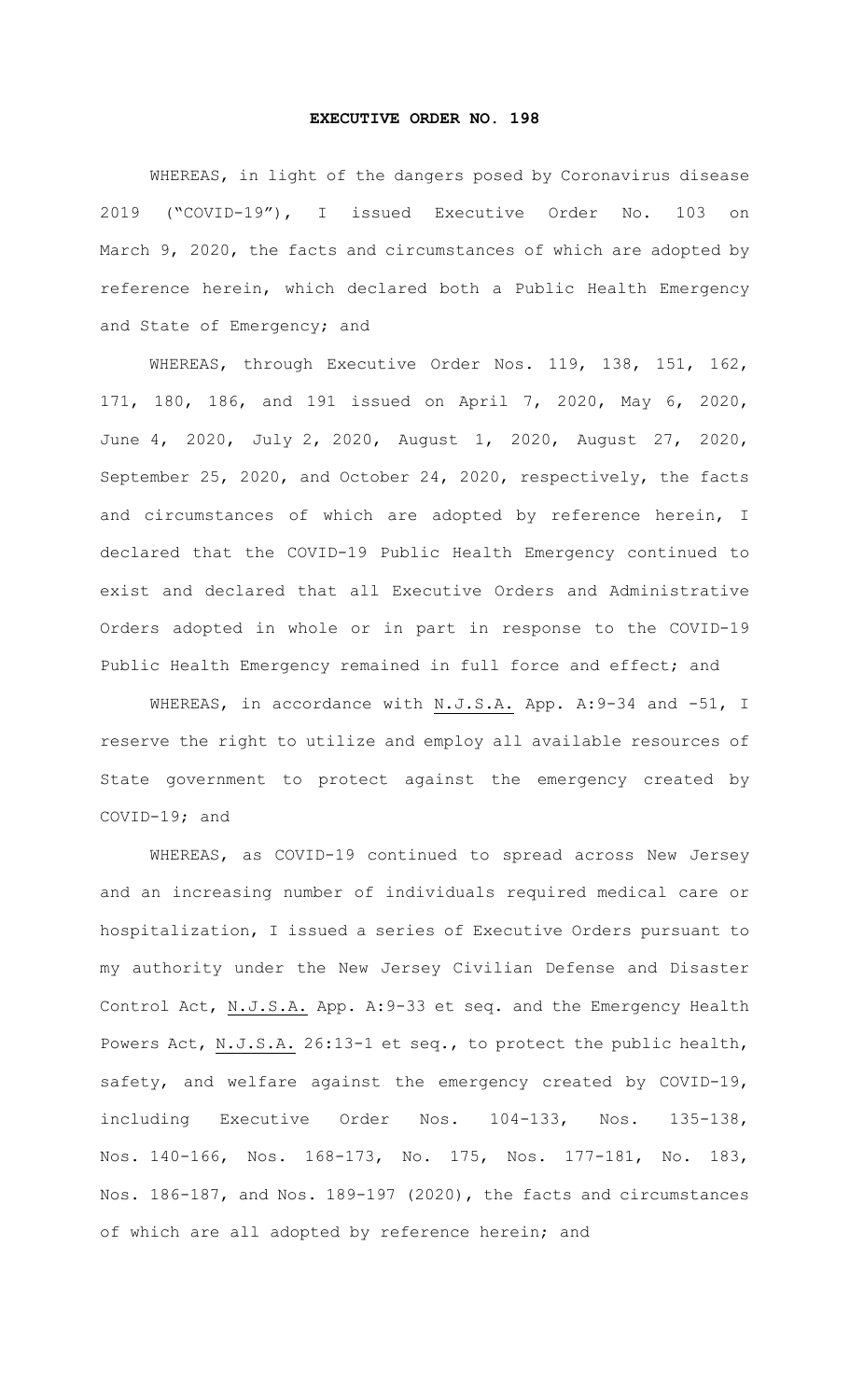WHEREAS, as of November 19, 2020, according to the World Health Organization, there were over 55,928,000 confirmed cases of COVID-19 worldwide, with over 1,344,000 of those cases having resulted in death; and

WHEREAS, as of November 19, 2020, according to the Centers for Disease Control and Prevention ("CDC"), there were over 11,654,000 confirmed cases of COVID-19 in the United States, with over 249,000 of those cases having resulted in death; and

WHEREAS, as of November 19, 2020, there were over 293,000 positive cases of COVID-19 in New Jersey, with at least 14,877 of those cases having resulted in death; and

WHEREAS, there have been positive cases of COVID-19 in every county in New Jersey, and there have been deaths relating to COVID-19 in every county in New Jersey; and

WHEREAS, on March 19, 2020, I issued Executive Order No. 105, which declared that certain elections set to take place in March and April were postponed until May 12, 2020, because allowing those elections to proceed as they were originally planned during this unprecedented COVID-19 health crisis would create hardships and health risks for voters, poll workers, and candidates alike; and

WHEREAS, pursuant to Executive Order No. 120 (2020), the primary election set to take place on June 2, 2020, was postponed until July 7, 2020 ("July Primary Election"), because preparing for the election to take place in June during the potential height of the COVID-19 emergency would have negatively impacted election officials' preparation efforts; and

WHEREAS, on May 15, 2020, I issued Executive Order No. 144, which declared that the July Primary Election would be conducted primarily via vote-by-mail ballots with a minimum number of polling places open in each municipality; and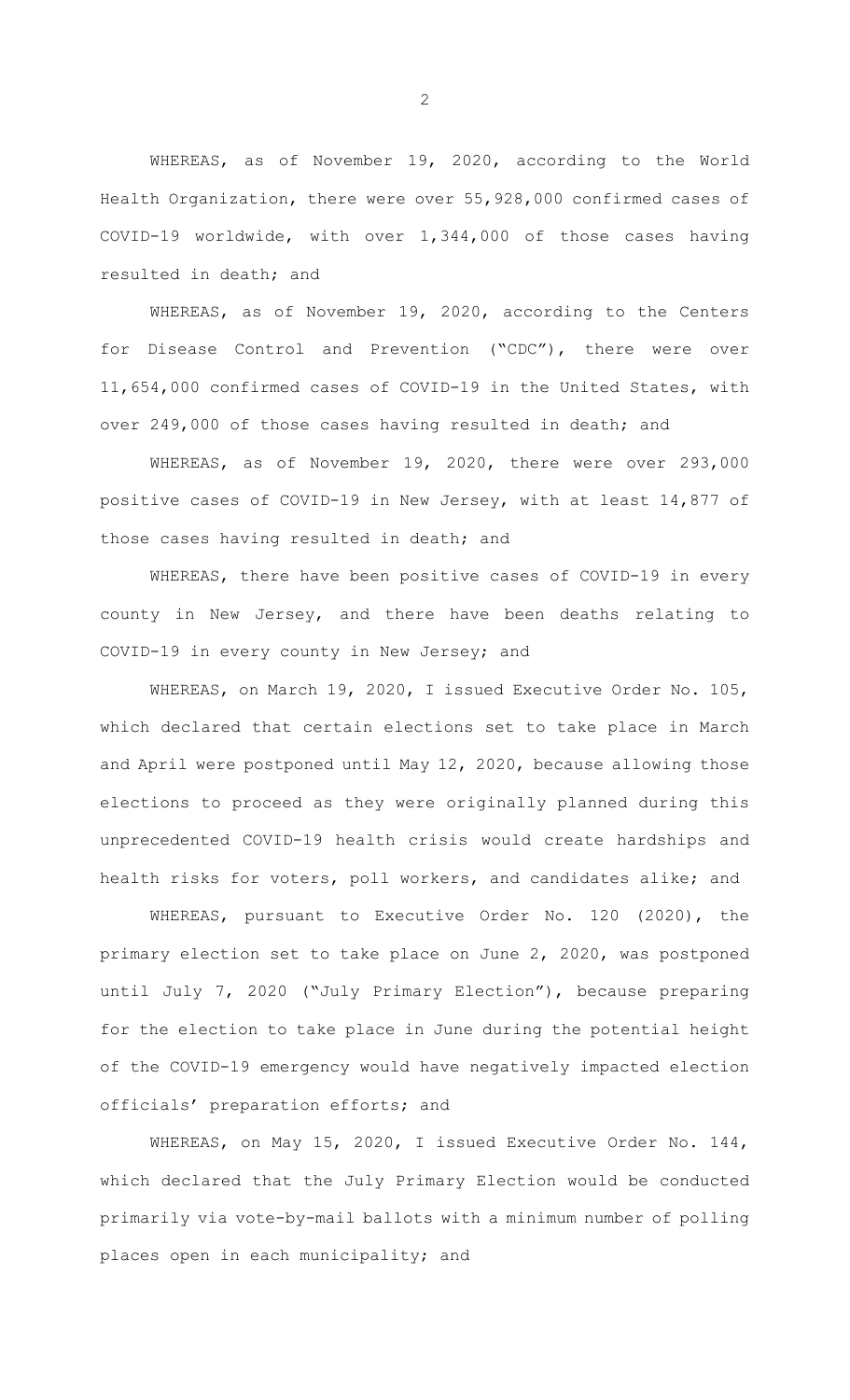WHEREAS, on July 13, 2020, I issued Executive Order No. 164, which postponed any election scheduled between July 7, 2020 and November 3, 2020, until November 3, 2020, and declared that no other elections may be held or proceed prior to November 3, 2020; and

WHEREAS, Executive Order No. 144 (2020) extended the deadline to certify election results under N.J.S.A. 19:23-55 by five (5) days to account for the revised timeframe that Boards of Elections had to receive vote-by-mail ballots, thereby extending the certification deadline to July 24, 2020; and

WHEREAS, on August 14, 2020, I issued Executive Order No. 177, the facts and circumstances of which are adopted by reference herein, which established the voting procedures for the general election on November 3, 2020 ("November General Election") and declared that the election would be conducted primarily by vote-by-mail; and

WHEREAS, to accommodate the increase in vote-by-mail ballots, Executive Order No. 177 (2020) delayed the meeting of the county Board of Canvassers to certify the results of the November General Election until no later than November 20, 2020; and

WHEREAS, on August 25, 2020, I issued Executive Order No. 179, making modifications to Executive Order No. 177 (2020) to ensure enough time to complete preparations for the November General Election and minimize voter confusion, the facts and circumstances of which are adopted by reference herein; and

WHEREAS, legislation subsequently codified the standards adopted by Executive Order and addressed other issues relating to upcoming elections; and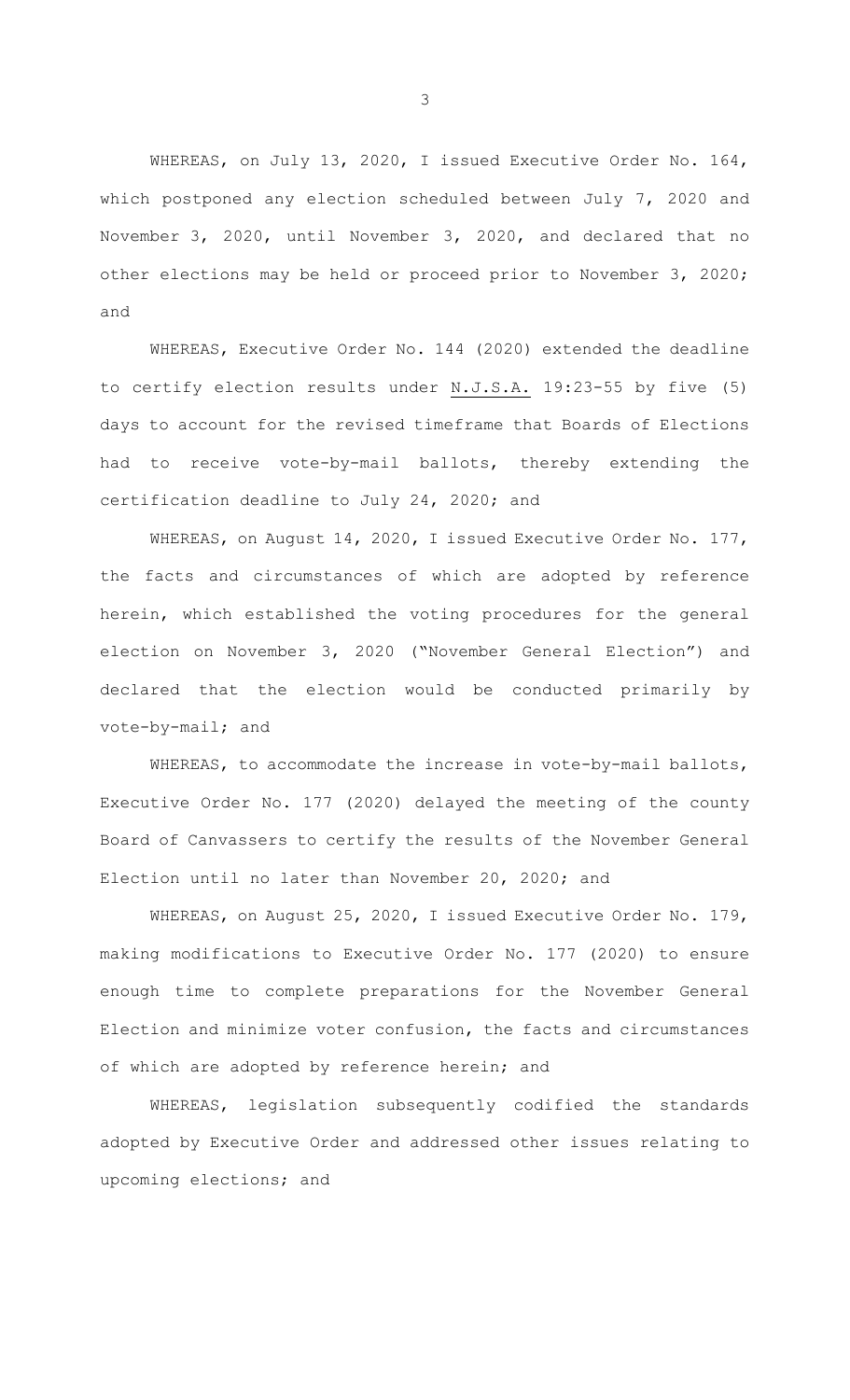WHEREAS, N.J.S.A. 19:61-9 requires the Secretary of State to annually appoint an independent, professional audit team to oversee an audit of each election for federal or State offices, and for county and municipal offices selected for audit by the Secretary of State; and

WHEREAS, N.J.S.A. 19:61-9(c)(8) prohibits a county from certifying the results of an election that is subject to an audit prior to the completion of the audit and the announcement and publication of the audit results; and

WHEREAS, to allow enough time for the results of the November General Election to be certified prior to the meeting of electors, Executive Order No. 177 (2020) suspended N.J.S.A. 19:61-9(c)(8), thereby allowing counties to certify their election results prior to the commencement of the election audit required under N.J.S.A. 19:61-9; and

WHEREAS, Executive Order No. 179 (2020) modified Executive Order No. 177 (2020), permitting counties to certify their election results prior to commencing the election audit and ordering the audit to be completed by December 4, 2020; and

WHEREAS, the federal deadline for the meeting of electors is December 14, 2020; and

WHEREAS, despite best efforts to socially distance and adhere to CDC guidelines and public health protocols, several county boards of elections are experiencing COVID-19 outbreaks among county boards of election members and staff; and

WHEREAS, these COVID-19 outbreaks have resulted in staff shortages in affected counties as boards of elections work to meet the November 20, 2020 deadline to certify the election results; and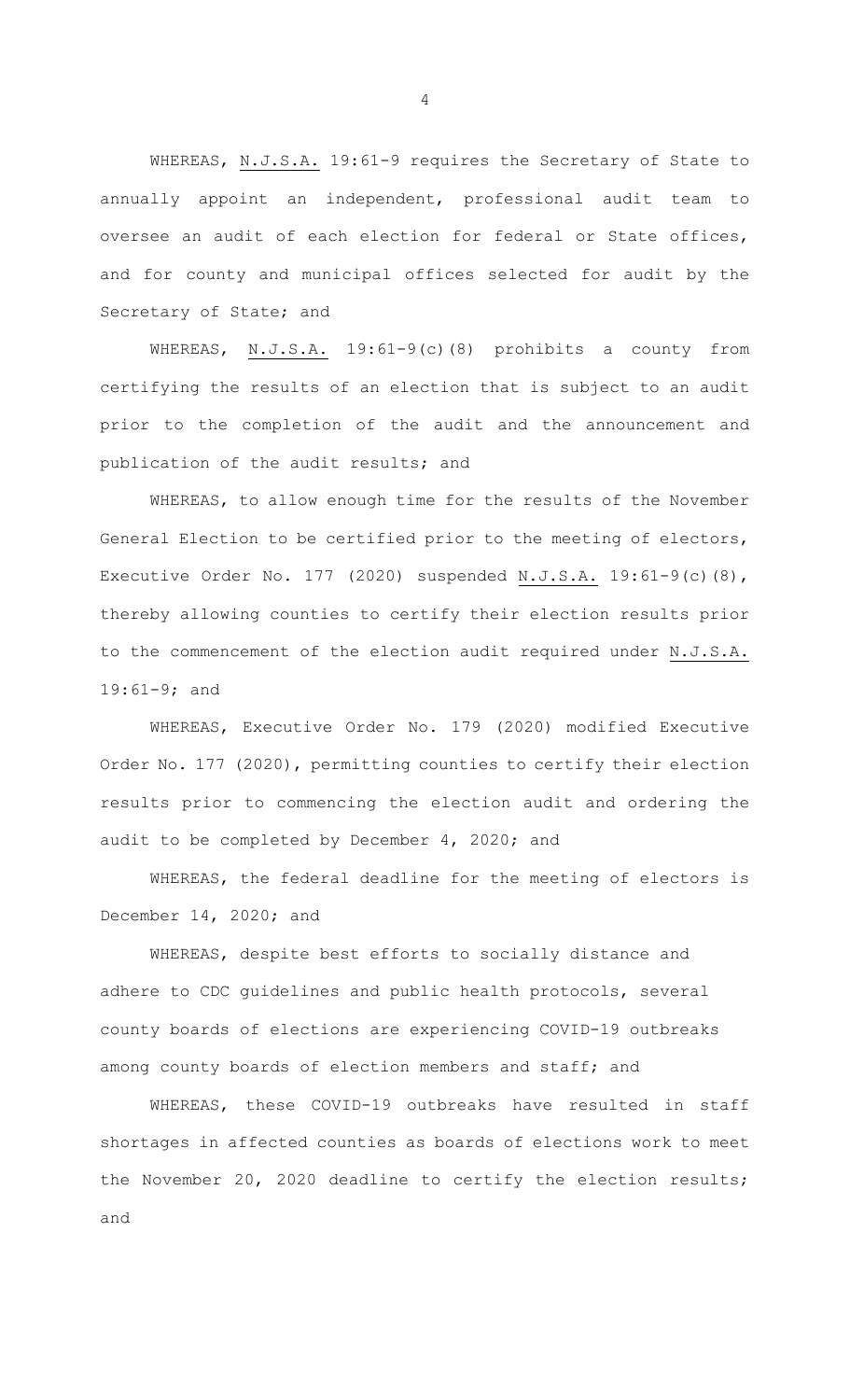WHEREAS, allowing county boards of election an additional week to conduct the audit will enable employees in impacted counties to isolate and quarantine for the recommended two weeks following certification of the election results, while still ensuring that the audit occurs before the meeting of the electors; and

WHEREAS, the Ocean County Board of Elections (Ocean County Board") had approximately sixty-seven people working more than full-time every day, and approximately thirty additional people working after traditional work hours, to process ballots for the November 2020 General Election; and

WHEREAS, since the November 2020 General Election, the Ocean County Board has had seventeen COVID-19 positive cases, which resulted in the need to shut down the ballot counting operations on November 9, 2020 at 4:00 p.m., for deep cleaning and the rapid testing of staff on November 11, 2020, which identified additional positive COVID-19 cases; and

WHEREAS, on November 12, 2020 at 4:00 p.m., the ballot counting operations again had to be shut down for deep cleaning as a result of another COVID-19 positive test result and the testing of all staff on November 13, 2020, which identified additional positive COVID-19 cases; and

WHEREAS, the Ocean County Board's ballot processing operations remained shut down from November 12, 2020 at 4:00 p.m. through November 16, 2020, with staff being permitted back on November 17, 2020 gradually as their negative test results were received; and

WHEREAS, the Ocean County Board effectively lost five full days of ballot processing for the November 2020 General Election; and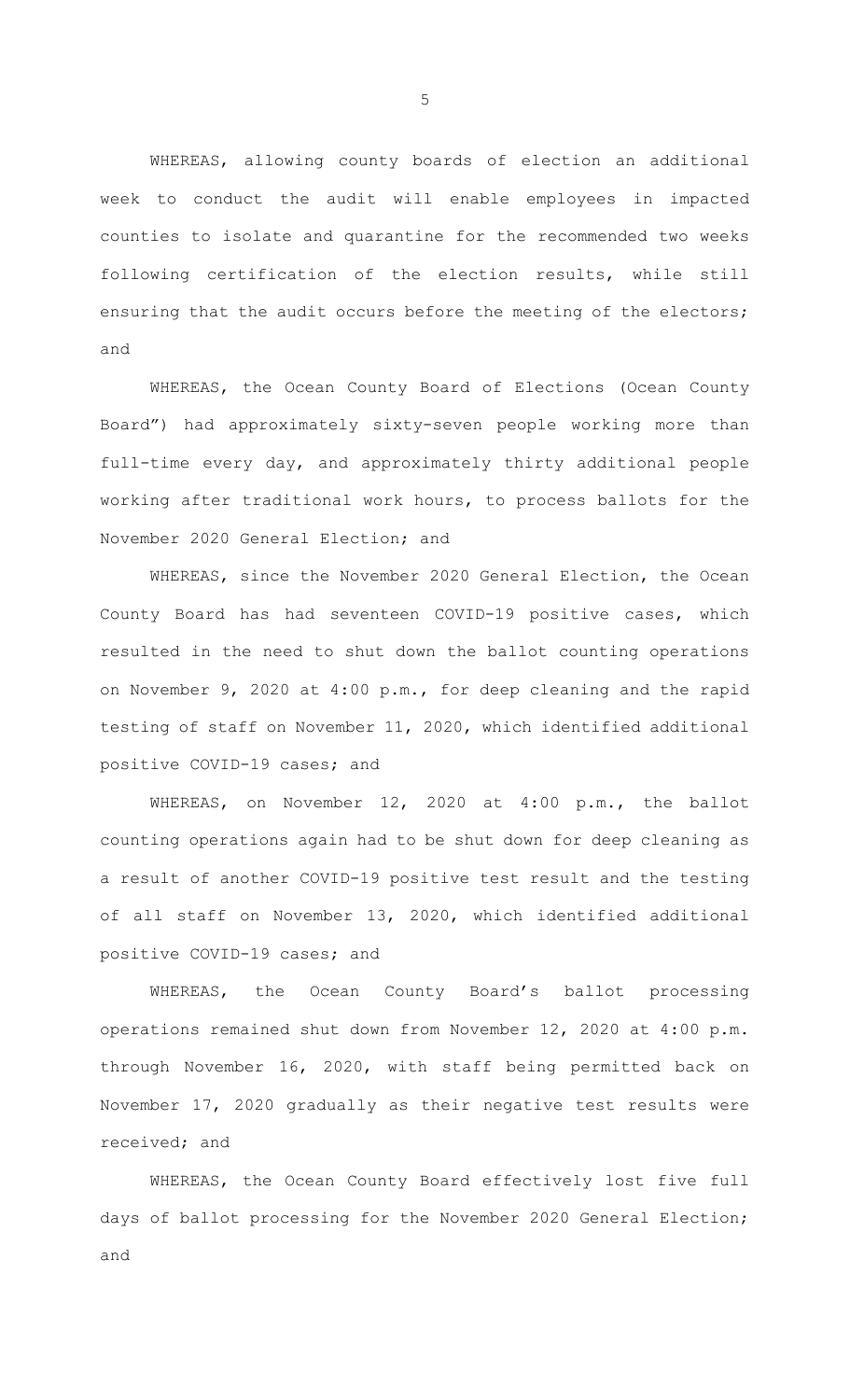WHEREAS, the Salem County Board of Elections ("Salem County Board") had four permanent employees, four Board of Elections Commissioners, six voting machine technicians, twenty-six temporary employees, and ten National Guard members on staff in an effort to complete the November 2020 General Election ballot count for the November 20, 2020 certification of the election results; and

WHEREAS, since November 5, 2020, the Salem County Board has had seventeen COVID-19 positive cases, which resulted in the quarantine of the remaining thirty-three staff members; and

WHEREAS, all quarantined Salem County Board staff were required to leave the county offices by 9:00 p.m. on November 6, 2020; and

WHEREAS, due to COVID-19, and the fact that all of the remaining Salem County Board staff are under quarantine, the alternate site in the Salem County Board's Continuity of Operations Plan could not be used; and

WHEREAS, Salem County provided the Salem County Board with a temporary satellite office on November 7, 2020, which could not be outfitted with access to the tabulation equipment; and

WHEREAS, only four Salem County Board staff can work in the temporary satellite office under social distancing guidelines and those four staff are responsible for reviewing and manually processing the ballots in preparation for counting; and

WHEREAS, allowing the Ocean County Board and Salem County Board an additional five days to complete the ballot count so the respective county Boards of Canvassers can meet and certify the results of the November 2020 General Election is necessary given the hardships these Boards have faced in their attempt to complete the ballot count amid the public health crisis; and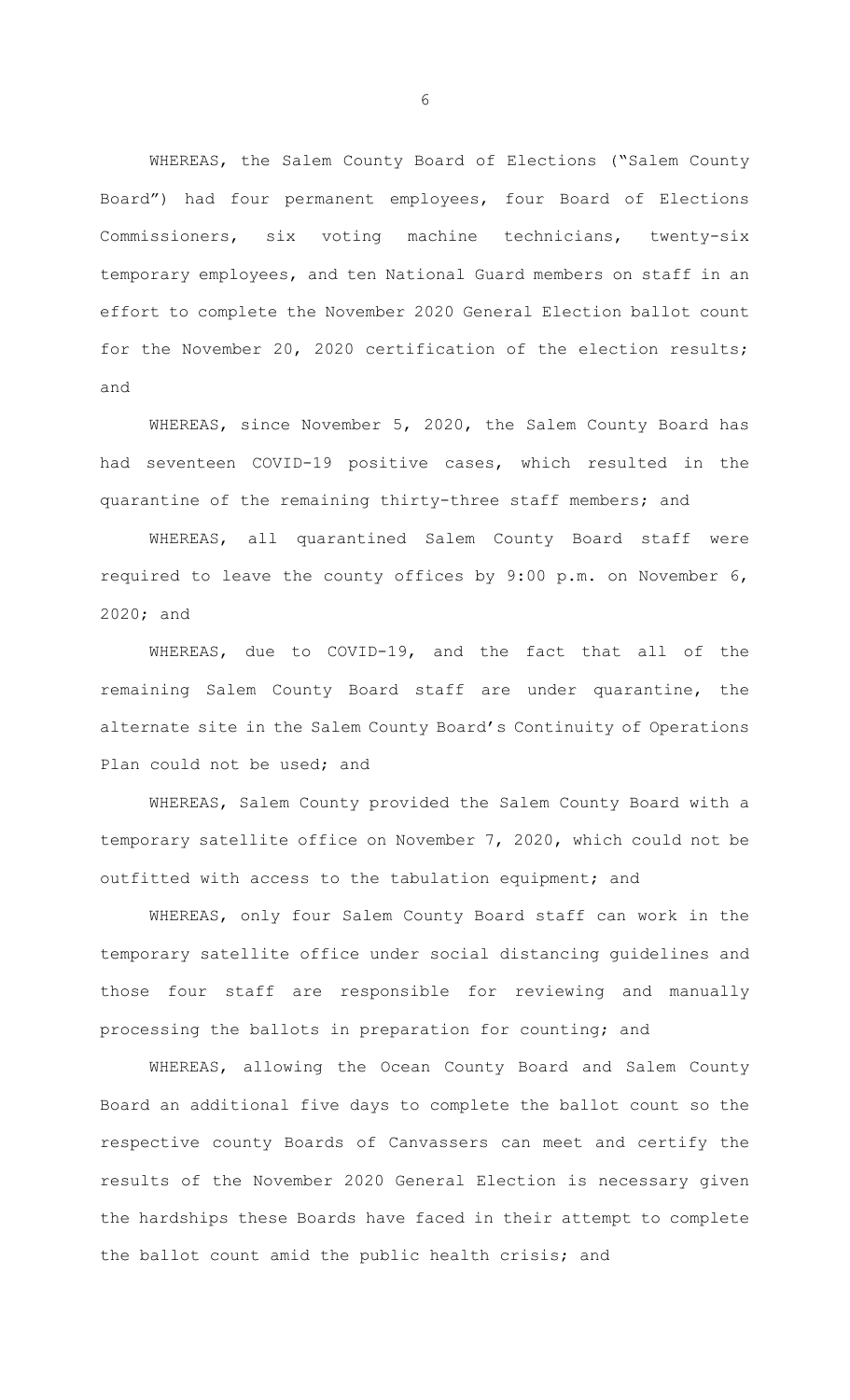WHEREAS, failing to take proactive actions to mitigate the spread of the virus risks further infecting election officials; and

WHEREAS, social distancing measures are required for a period of as-yet-undetermined duration, and the COVID-19 outbreak may have significant effects on New Jersey's voting systems as long as social distancing measures are in place and for some time thereafter; and

WHEREAS, the COVID-19 emergency and its impact are likely to extend for an as-yet-undetermined period of time; and

WHEREAS, states generally have discretion to dictate the time, manner, and place of elections in the absence of controlling federal law; and

WHEREAS, the Constitution and statutes of the State of New Jersey, particularly the provisions of N.J.S.A. 26:13-1 et seq., N.J.S.A. App. A: 9-33 et seq., N.J.S.A. 38A:3-6.1, and N.J.S.A. 38A:2-4 and all amendments and supplements thereto, confer upon the Governor of the State of New Jersey certain emergency powers, which I have invoked;

NOW, THEREFORE, I, PHILIP D. MURPHY, Governor of the State of New Jersey, by virtue of the authority vested in me by the Constitution and by the Statutes of this State, do hereby ORDER and DIRECT:

1. For any county board of elections that has notified the Office of the Secretary of State prior to the issuance of this Order that the county board of canvassers cannot hold their meeting under N.J.S.A. 19:19-1 by November 20, 2020 due to the significant impact of COVID-19 on their staff and facilities, which are the Ocean and Salem County Boards of Elections, such meeting must occur on or before November 25, 2020. For such counties, the county